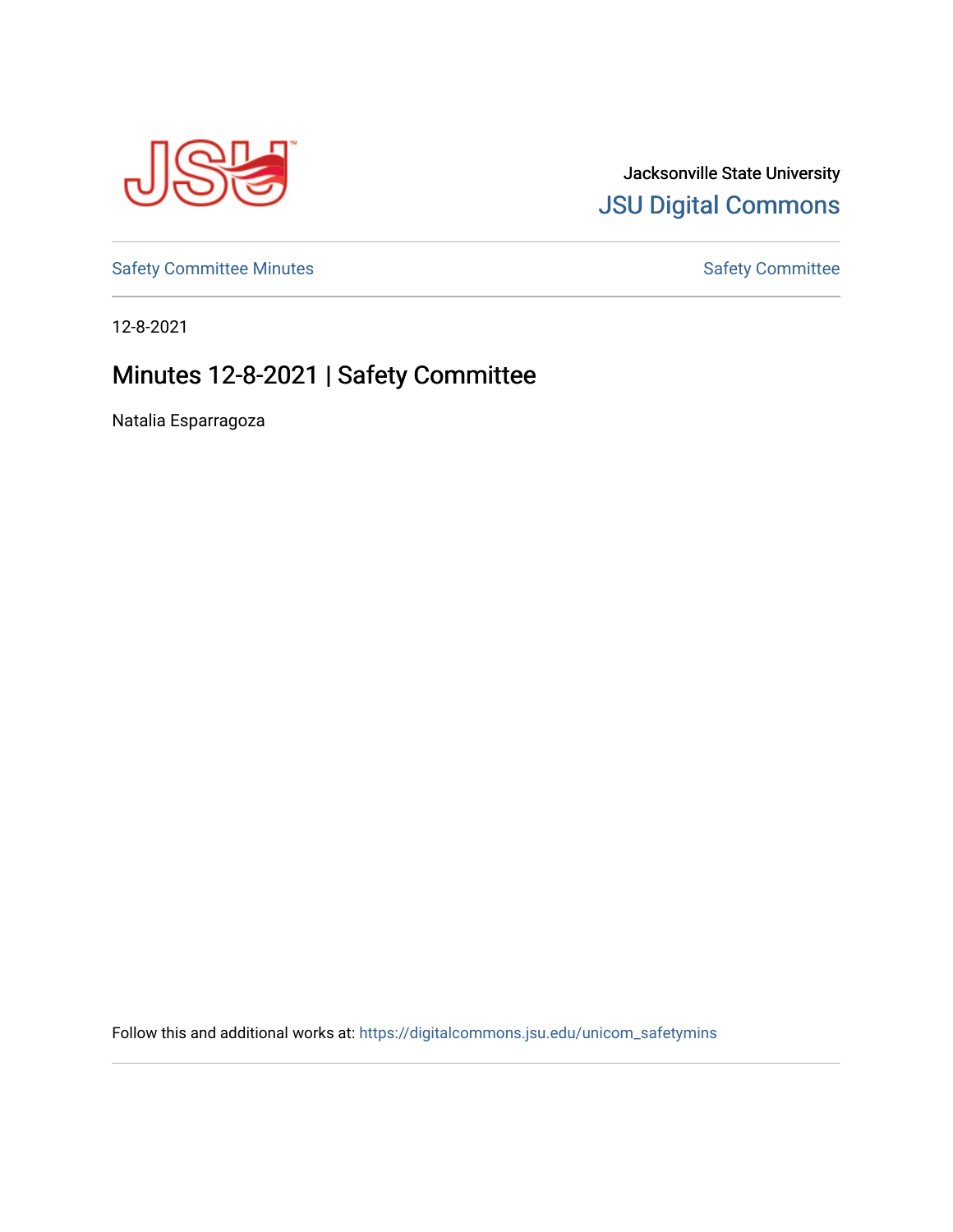# SAFETY COMMITTEE MONTHLY MEETING



#### December 8th , 2021 | 2:30PM – 3:30PM | Salls Hall JSU Department of Public Safety **(started at 2:30pm by Michael Barton)**

*Attendees:* Charles T. Moore, III, Megan Meade, Bernice George, Michael Barton, Natalia Esparragoza, Michael Sanders, Andy Green, Brandy Russell, SGA VPSA, John Abraham Davis, Justin Parker, Avery Davis, Elizabeth Morrow.

#### Meeting Theme: Safety updates around Campus

- *I. Old Business*
	- *Report from University Safety Manager* 
		- o Collection and disposal of waste of School of Science is still in progress, once there is a final list with all items, the vendor will be contacted for pick up.
		- o International House asbestos removal contractor will have a special keyset for access to the building during decontamination of the space. Capital Planning and Facilities along with UPD have been notified of the change of ownership during decontamination period.
		- o International House remaining of fire scape ladders have been received. Capital Planning and Facilities is currently working to modify  $4 - 5$  stories ladder into 3 story ladders to fulfill need, once task is done training and fire drills will be given to residents and staff members, (anticipated January-February 2022).
		- o TBD all member of each sub-committee to better assess needs in each area. For the hazard analysis Sub Committee, include the HR Director to better access the job analysis hazard task with the job descriptions.
		- o Rifle team will have a meeting with Capital Planning and Facilities, Athletics, ROTC, HVAC engineer and University Safety next Monday December 13<sup>th</sup>, 2021, to address exhaust ventilation needs to reduce lead dust exposure in the space.
		- o McGee Hall compressed air is not needed on the 1 st floor, Capital Planning and Facilities will be removing all CPVC and setting cut offs in case of future expansions are needed. TBD scheduling of  $2<sup>nd</sup>$ floor since it needs to be addressed once there is nobody in the building.

#### • *Other old business:*

- o TBD how the departments will rotate through the leadership of the Safety Committee.
- o List of representatives of each department/division to attend Safety Committee monthly meetings still in progress, currently waiting for response from Little River Canyon and College of Social and Behavior Sciences potential candidates.

#### *II. New Business*

- *Appointment of Sub Committees*
	- o Hazard Analysis Sub Committee
	- o Community Awareness Sub Committee
	- o Incident Reviews Sub Committee
	- o Membership Sub Committee
- *Other new business*
	- o School of science proposes to have gas solenoid switches in place and have universal signage created to ensure gas is properly turned off-on in the labs.
	- Environmental compliance audit for JSU in all campuses will be performed by University Safety (Clean air act, clean water act, resource conservation and recovery act, training records, among others).

#### III. *Committee Reports*

- Include building managers in Hazard Analysis Sub Committee to be informed about locations of AEDs, fire extinguishers, gas shut offs, inventory, and potential hazards in their working area. In addition to help with training and communication within staff/faculty members on each building.
- Implement standard signage throughout campus for safety areas. TBD involvement of Marketing to help with this.